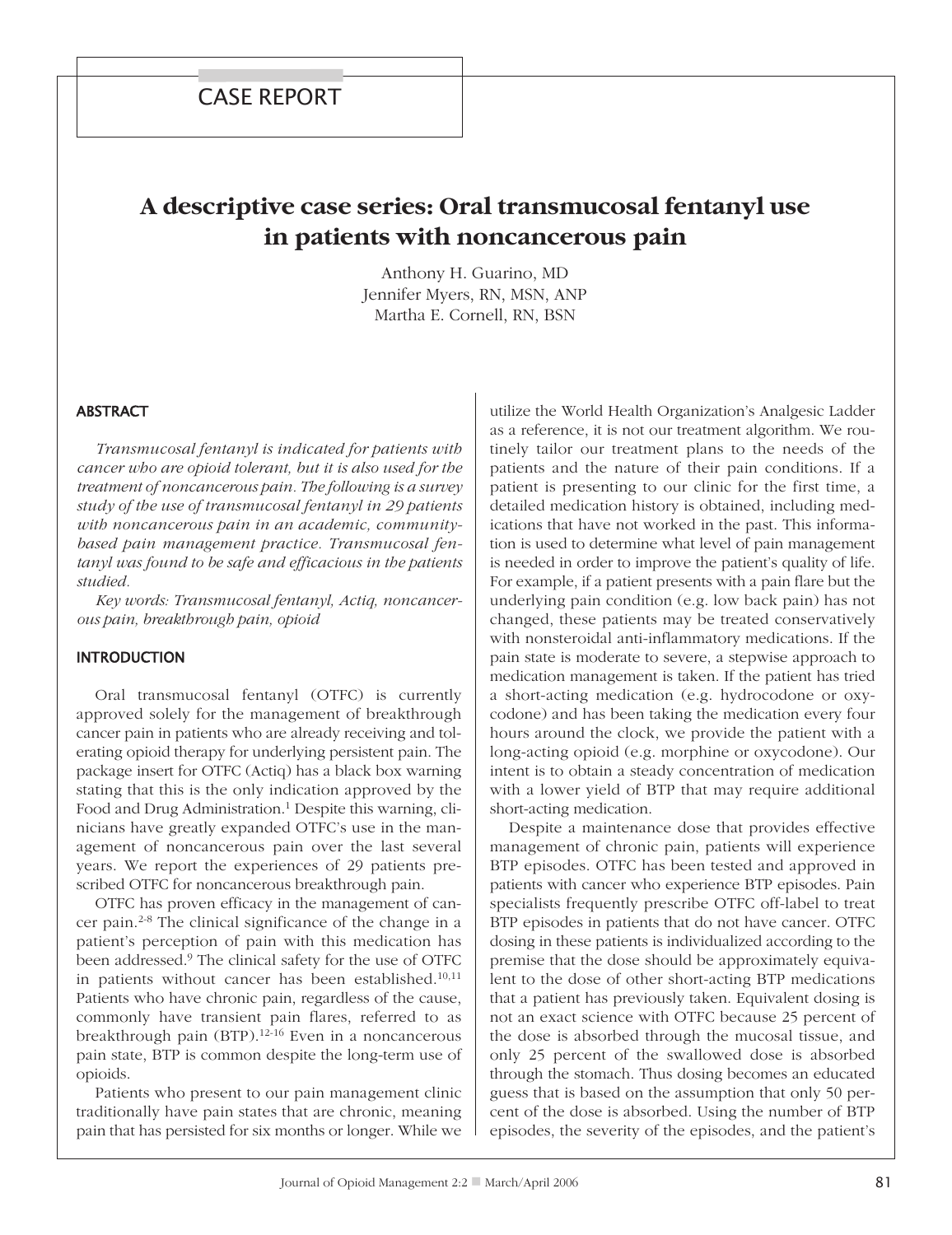| <b>Table 1. Survey questions</b>                    |                                                                                                                        |  |  |  |
|-----------------------------------------------------|------------------------------------------------------------------------------------------------------------------------|--|--|--|
| Demographics                                        | Age, weight                                                                                                            |  |  |  |
| <b>General medical information</b>                  | Nonpain related medical problems requiring continual care                                                              |  |  |  |
| Current pain diagnosis                              | Diagnosis, length of time of diagnosis                                                                                 |  |  |  |
|                                                     | Pain medications other than OTFC                                                                                       |  |  |  |
| <b>OTFC</b> information                             | Dose, start date                                                                                                       |  |  |  |
| <b>Specific questions</b>                           | How long does your pain relief last after using OTFC? $(0, 1, 2, 4, 5, \ge 5 h)$                                       |  |  |  |
|                                                     | Rate the amount of pain reduction you experience using OTFC (none, slight, good,<br>very good, excellent)              |  |  |  |
|                                                     | Rate your level of sleepiness after using OTFC (none, slight, somewhat, very, cannot<br>stay awake)                    |  |  |  |
|                                                     | Rate your level of nausea after using OTFC (none, slight, some, very, extreme)                                         |  |  |  |
|                                                     | Rate your level of dizziness after using OTFC (none, slight, some, very, extreme)                                      |  |  |  |
|                                                     | Rate your level of constipation after using OTFC (none, slight, some, very, extreme)                                   |  |  |  |
|                                                     | Rate your level of breathing difficulty after using OTFC (none, slight, some, very,<br>extreme)                        |  |  |  |
| Comparison of OTFC with medications                 | Darvocet-N, Vicodin, Lortab, Norco, Demerol, other                                                                     |  |  |  |
| used to control pain                                | Tylenol with codeine, Talwin, Fiorinal, Percocet, morphine and Dilaudid (better,<br>same, not as good, not applicable) |  |  |  |
|                                                     | How many episodes of BKP do you have each day? (none, $1, 2, 3, 4, 5, \ge 5$ )                                         |  |  |  |
| <b>Miscellaneous questions</b>                      | In general, how long have you been taking pain medications for this condition?                                         |  |  |  |
|                                                     | How often do you feel impaired from taking OTFC? (never, sometimes, most of the<br>time, always)                       |  |  |  |
|                                                     | How often do you feel impaired from any other pain medications? (never, some-<br>times, most of the time, always)      |  |  |  |
| BTP, breakthrough pain; OTFC, transmucosal fentanyl |                                                                                                                        |  |  |  |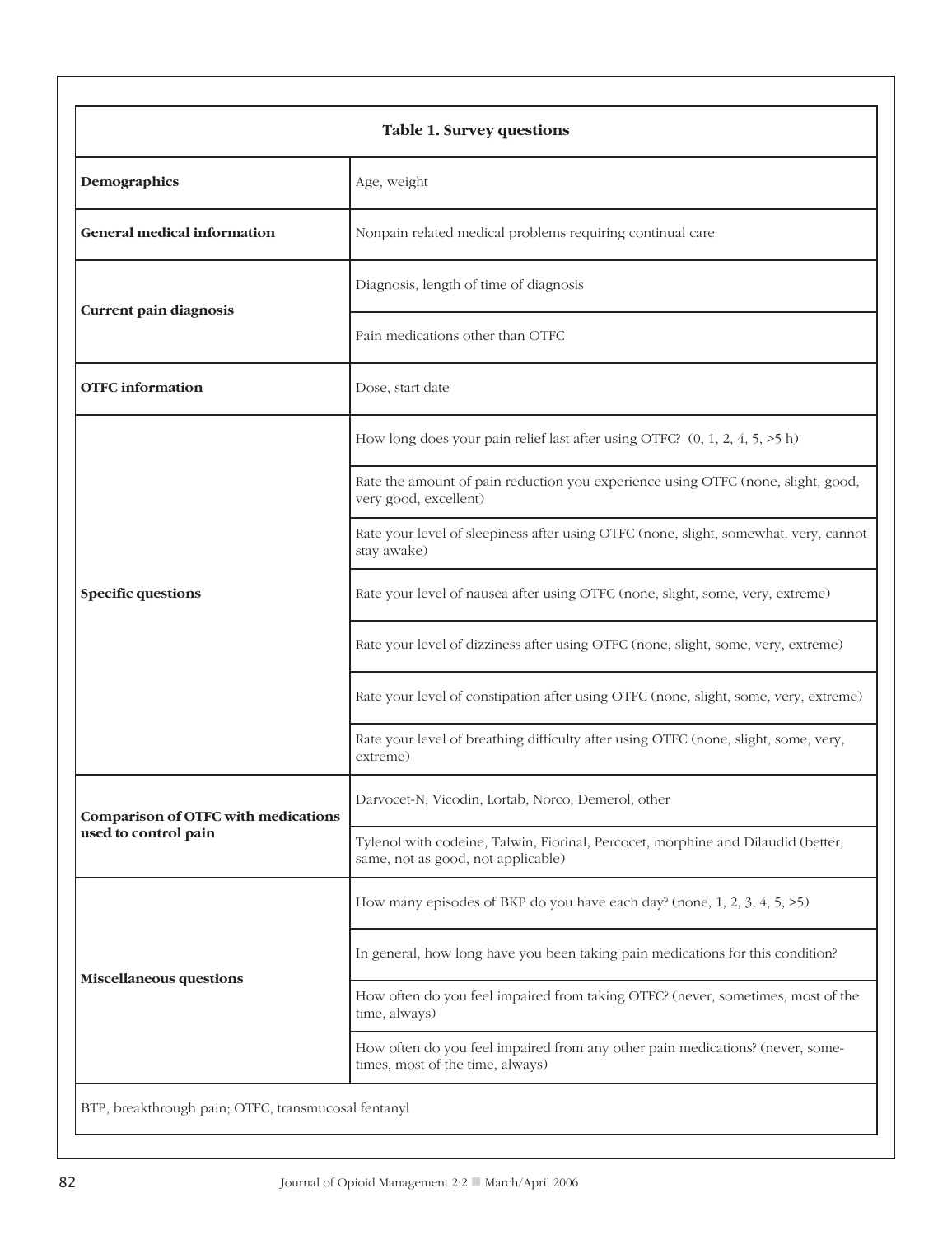history with the use of other BTP medications, the physician determines the best dose. Therefore, the intent of this study was to report one physician's off-label use of OTFC for BTP in 29 patients who had chronic noncancerous pain that was being managed with opioids.

#### **METHODS**

This study was a retrospective survey of patients with chronic noncancerous pain who experienced BTP episodes. The Washington University Human Studies Committee gave approval to administer the survey. The 29 patients, with a variety of pain diagnoses, attended a community-based academic pain management clinic. Patients asked to complete the survey 1) had chronic pain; 2) were using optimized dosages of opioids, either long-acting or around-the-clock short-acting, for chronic pain management; 3) indicated that current chronic pain management had resulted in a 50 percent or greater reduction in the original pain level, and 4) had BTP episodes that had been treated with a stable dose of OTFC for a minimum of one month.

#### survey instrument

To facilitate the gathering of information, the investigator developed a questionnaire to collect both subjective and objective information from the patient. Collected information included 1) demographics, 2) current medical information, 3) current pain diagnosis, 4) information on current OTFC usage, 5) known side effects experienced, 6) length of pain relief, and 7) perception of impairment from OTFC and other pain medications (Table 1). All patients seen from July 2003 through October 2003 who met the inclusion criteria were asked to complete the questionnaire.

#### statistical methods

The data were analyzed with SPSS for Windows (SPSS 12.0; SPSS Inc., Chicago, Illinois). Both descriptive and inferential statistical methods were used. All testing was based on determining statistical significance at a twosided  $\alpha$  level of 0.05. The study sample was described with measures of central tendency (mean and median) and dispersion (standard deviation and range) for continuous variables and frequency and percentage for categorical variables. The Spearman's rho statistic was used to evaluate the association between continuous and ordinal-scaled variables. The Mann-Whitney U test was used to compare the distribution of continuous and ordinalscaled variables between two categories of categorical variables. The Kruskal-Wallis test was used to compare the distribution of continuous and ordinal-scaled variables among three or more categories of categorical variables.

# **RESULTS**

#### patient characteristics

Patient characteristics are presented in Table 2. The patients represented a middle-aged or older white (93 percent) population who had used pain medications for an average length of 5.4 years. The patients' pain was attributed to a variety of diagnoses, but it was predominantly due to spine-related disorders. Fifteen patients reported a pain diagnosis related only to the spine, seven reported only a nonspine-related pain diagnosis, and seven reported both a spine-related and nonspine-related diagnosis for pain.

#### long-acting pain medications

The subjects were taking a variety of long-acting or around-the-clock opioids to maintain their chronic pain states at an acceptable level (Table 3). Fourteen (48 percent) of the subjects were using a fentanyl patch alone for chronic pain management, four (14 percent) were using a fentanyl patch and short-acting around-the-clock opioids, nine (31 percent) were using only short-acting aroundthe-clock opioids, and two (7 percent) were using another form of long-acting opioid medication for chronic pain management. The doses of the chronic pain medications had been stabilized before OTFC was prescribed for BTP. The average daily dose of long-acting opioid medication was 285 (± 235) morphine equivalents (mg). 17

## side effects experienced

The patients' perceptions of several known side effects related to the use of OTFC are presented in Table 4. The most common side effects experienced were sleepiness and constipation. The least common side effects were breathing difficulties, nausea, and dizziness. None of the patients reported the side effects as being severe, although three patients reported they were very constipated, one was very sleepy, and one was very dizzy. No information was obtained to determine whether the subjects had been experiencing any of the side effects before the start of OTFC.

#### effectiveness of transmucosal fentanyl

Patients were asked to rate their perception of the effectiveness of OTFC in the reduction of the pain from their BTP episodes in terms of no effect, slightly effective, good, very good, and excellent. Six patients (21 percent) rated OTFC as excellent, 12 (41 percent) rated it very good, 10 (34 percent) rated it good, and one (3 percent) rated it slightly effective. None of the patients indicated that OTFC had no effect on reducing pain.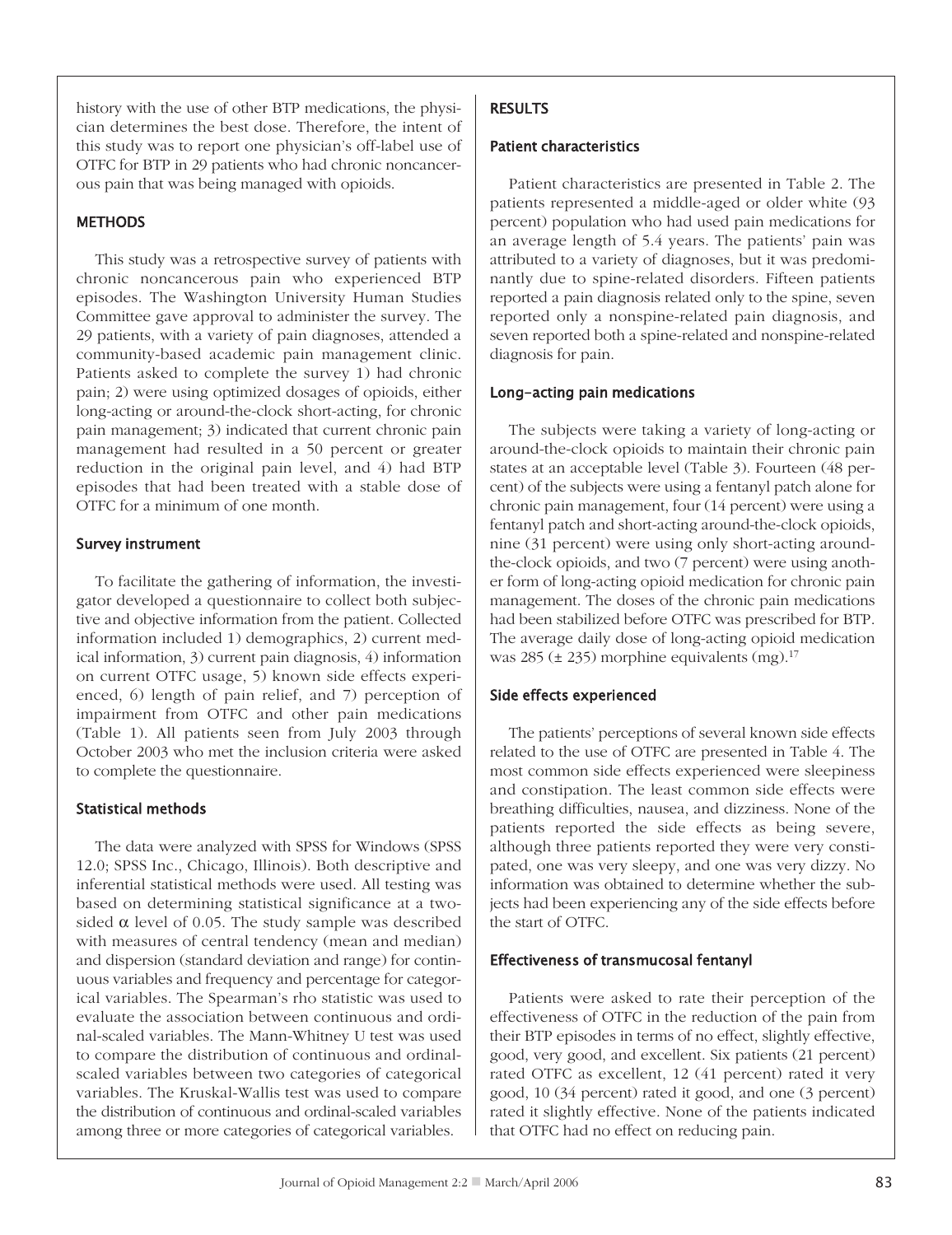| Table 2. Patient characteristics $(N = 29)$                                                                                                                                         |                 |  |  |  |
|-------------------------------------------------------------------------------------------------------------------------------------------------------------------------------------|-----------------|--|--|--|
| <b>Sex</b>                                                                                                                                                                          |                 |  |  |  |
| Male                                                                                                                                                                                | 12(41.4)        |  |  |  |
| Female                                                                                                                                                                              | 17(58.6)        |  |  |  |
| Race                                                                                                                                                                                |                 |  |  |  |
| White                                                                                                                                                                               | 27 (93.1)       |  |  |  |
| African American                                                                                                                                                                    | 2(6.9)          |  |  |  |
| Age (years)                                                                                                                                                                         | $50.4 \pm 11.8$ |  |  |  |
| <b>Body Mass Index</b>                                                                                                                                                              | $28.2 \pm 7.1$  |  |  |  |
| Pain medication usage (years)                                                                                                                                                       | $5.5 \pm 5.4$   |  |  |  |
| Medical diagnosis related to pain (multiple diagnosis present in 16 patients)                                                                                                       |                 |  |  |  |
| Spine-related disorders                                                                                                                                                             |                 |  |  |  |
| Degenerative disc disease $(n = 5)$                                                                                                                                                 | 17.2            |  |  |  |
| Failed back surgery $(n = 5)$                                                                                                                                                       | 17.2            |  |  |  |
| Lumbago ( $n = 6$ )                                                                                                                                                                 | 20.7            |  |  |  |
| Radiculopathy (cervical and lumbosacral) $(n = 7)$                                                                                                                                  | 24.1            |  |  |  |
| Spinal enthesopathy $(n = 2)$                                                                                                                                                       | 6.9             |  |  |  |
| Spinal stenosis $(n = 4)$                                                                                                                                                           | 13.8            |  |  |  |
| Other: Spondylosis, compression fracture, scoliosis, CRPS $(n = 4)$                                                                                                                 | 13.8            |  |  |  |
| Nonspine-related disorders                                                                                                                                                          |                 |  |  |  |
| Degenerative joint disease $(n = 6)$                                                                                                                                                | 20.7            |  |  |  |
| Fibromyalgia ( $n = 3$ )                                                                                                                                                            | 10.3            |  |  |  |
| Other: Intestinal cystitis, peripheral neuropathy, esophageal spasms, pancreatitis,<br>polyneuropathy, rectal pain, Shy-Drager syndrome (Total $n = 7$ ; $n = 1$ for each disorder) | 24.1            |  |  |  |
| Values are mean (± SD) or frequency (percentage); CRPS, complex regional pain syndrome.                                                                                             |                 |  |  |  |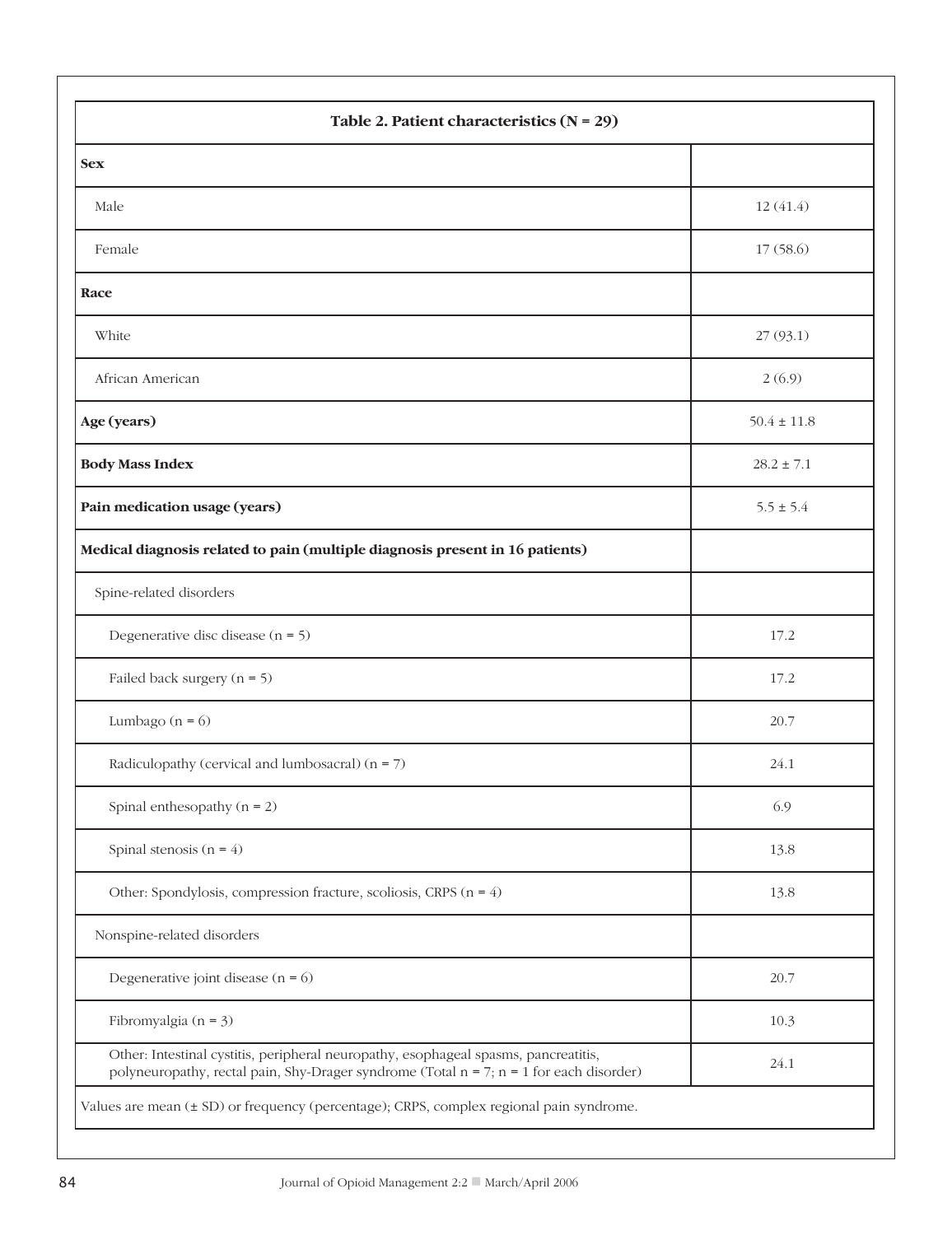| Table 3. Long-term pain medications |                |  |  |
|-------------------------------------|----------------|--|--|
| Opioids                             | $n$ (percent)* |  |  |
| None                                | 3(9)           |  |  |
| Fentanyl                            | 18(57)         |  |  |
| Oxycodone                           | 5(16)          |  |  |
| Morphine                            | 4(13)          |  |  |
| Methadone                           | 3(9)           |  |  |
| Nonopioid medications used for pain | n (percent)*   |  |  |
| Muscle relaxants                    | 8(25)          |  |  |
| Anticonvulsants                     | 5(16)          |  |  |
| Nonsteroidal anti-inflammatories    | 4(13)          |  |  |
| Hydrocodone                         | 2(6)           |  |  |
| Other analgesics                    | 4(13)          |  |  |
| Antidepressants                     | 1(3)           |  |  |

\* Percentages do not total 100 because several patients were taking more than one long-acting medication.

When patients were asked to compare OTFC with other BTP medications they had used, OTFC was rated better by 80 percent or more patients, except in the case of morphine, in which only 41 percent of the patients rated OTFC better. The results of these comparisons are presented in Table 5.

## transmucosal fentanyl dose relationships

To determine whether side effects were associated with higher daily doses of OTFC, we compared the distribution of the daily OTFC dose and the patients' perceptions of each side effect (none, slight, somewhat, very, and severe). When compared with the daily dose of OTFC, the responses were not significant for any of the side effects. The results of these comparisons are presented in Table 6.

The correlation between the total daily OTFC dose and the number of BTP episodes resulted in a Spearman's rho of 0.520 (rho = 0.002). The average total daily dose of OTFC was  $1710 \pm 967$  µg, and the average number of breakthrough episodes was  $3.7 \pm 1.6$ . The correlation between a single dose of OTFC and the length of pain relief resulted in a Spearman's rho of -0.384 (rho = 0.030). The average single dose of OTFC was  $600 \pm 251$  µg, and the average length of pain relief was  $3.3 \pm 1.5$  hours. Thus, a moderately strong positive association was present between dose and number of BTP episodes, and a moderately strong negative correlation was present between dose and the length of pain relief.

## **DISCUSSION**

In this limited population of 29 patients using OTFC for noncancerous BTP, the patients perceived the medication to be effective with a minimum of tolerable side effects. The patients were not opioid naïve and had tried a variety of opioids for BTP before OTFC was prescribed. Ninety-seven percent of the subjects rated OTFC good to excellent in effectively reducing their BTP episodes.

OTFC has an onset of effect at five minutes and a peak effect at 20 minutes. <sup>1</sup> The lasting effect can be several hours. In this study, the pain relief reported lasted an average of  $3.3 \pm 1.5$  hours.

In this study the side effects were minimal. The most common side effects were constipation and sleepiness.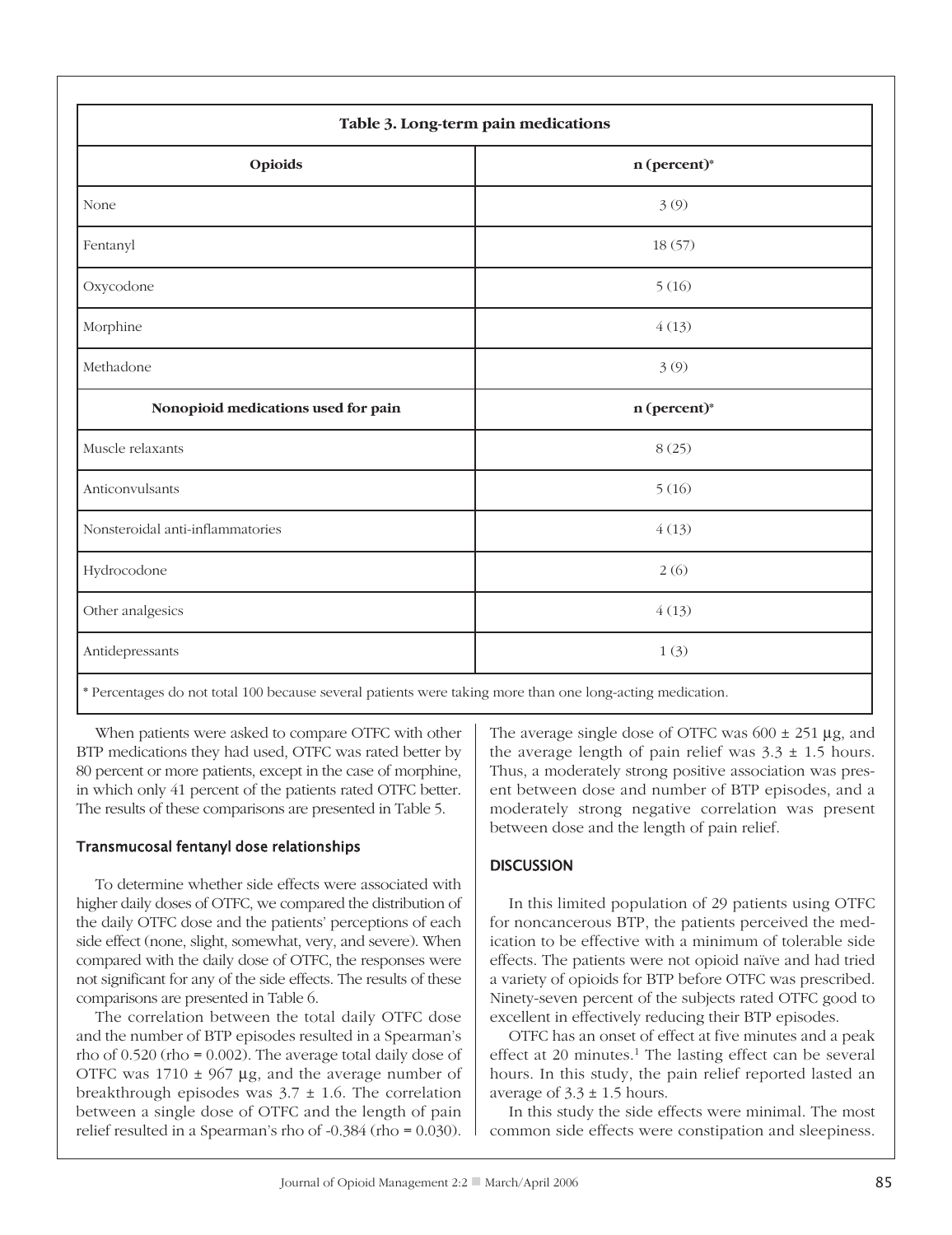| Table 4. Reported side effects of transmucosal fentanyl* |             |          |                |             |                  |
|----------------------------------------------------------|-------------|----------|----------------|-------------|------------------|
|                                                          | <b>None</b> | Slight   | Somewhat       | <b>Very</b> | <b>Extreme</b>   |
| Sleepiness                                               | 13(45)      | 6(21)    | 9(31)          | 1(3)        | $\overline{0}$   |
| Nausea                                                   | 26 (90)     | 3(10)    | $\overline{0}$ | $\Omega$    | $\overline{0}$   |
| Constipation                                             | 18(62)      | 3(10)    | 5(17)          | 3(10)       | $\overline{0}$   |
| <b>Dizziness</b>                                         | 24(83)      | 4(14)    | $\Omega$       | 1(3)        | $\overline{0}$   |
| Breathing problems                                       | 28 (97)     | $\Omega$ | 1(3)           | $\Omega$    | $\left( \right)$ |

\* The total for each category is 29. The values reported are frequency (percentage).

None of the patients reported any of the side effects as being severe, although one patient reported being very sleepy, one very dizzy, and three very constipated. No correlation was seen between the daily dose of OTFC taken and the side effects. Side effects are common with opioids, and OTFC is no exception.

The moderately strong positive association between dose and number of BTP episodes and the moderately strong negative correlation between dose and the length of pain relief may indicate that subjects taking higher doses of OTFC are experiencing more BTP with shorter periods of relief, or they may suggest higher doses of OTFC are associated with less effectiveness. This study was not designed to determine the psychosocial behavior of the patients. Therefore, the correlations may represent a finding that is consistent with patients with drug-seeking behavior. The reports of shorter periods of effectiveness and increased numbers of BTP episodes in patients with the higher doses might represent patients who are seeking more opioids. In this clinical practice, patients are asked to sign a contract before starting opioid therapy that states they understand the consequences of opioid therapy and drug-seeking behavior. The physician conducts random drug testing if there are concerns. Even with guidelines in place, however, drug-seeking behavior is not always detected.

| Table 5. Comparison of OTFC with other analgesics used by patients |       |          |                   |              |  |
|--------------------------------------------------------------------|-------|----------|-------------------|--------------|--|
|                                                                    | $n^*$ | Better†  | Same <sup>+</sup> | Not as good† |  |
| Propoxyphene acetaminophen                                         | 22    | 22 (100) | $\theta$          | $\Omega$     |  |
| Hydrocodone acetaminophen                                          | 26    | 21(81)   | 3(12)             | 2(8)         |  |
| Meperidine                                                         | 13    | 11(85)   | 2(15)             | $\Omega$     |  |
| Acetaminophen codeine                                              | 24    | 23 (96)  | 1(4)              | $\Omega$     |  |
| Naloxone pentazocine                                               | 1     | 1(100)   | $\theta$          | $\Omega$     |  |
| Butalbital aspirin                                                 | 5     | 5(100)   | $\overline{0}$    | $\Omega$     |  |
| Oxycodone acetaminophen                                            | 23    | 21 (91)  | 2(9)              | $\Omega$     |  |
| Morphine                                                           | 17    | 7(41)    | 5(29)             | 5(29)        |  |
| Hydromorphone                                                      | 7     | 6(86)    | 1(14)             | $\Omega$     |  |

\* Of the 29 patients completing the questionnaire, n represents the number of patients who had taken the respective medication; † Values represent the number of responses with percentages determined with the total number of patients who have taken the medication (n [percent]); OTFC, transmucosal fentanyl.